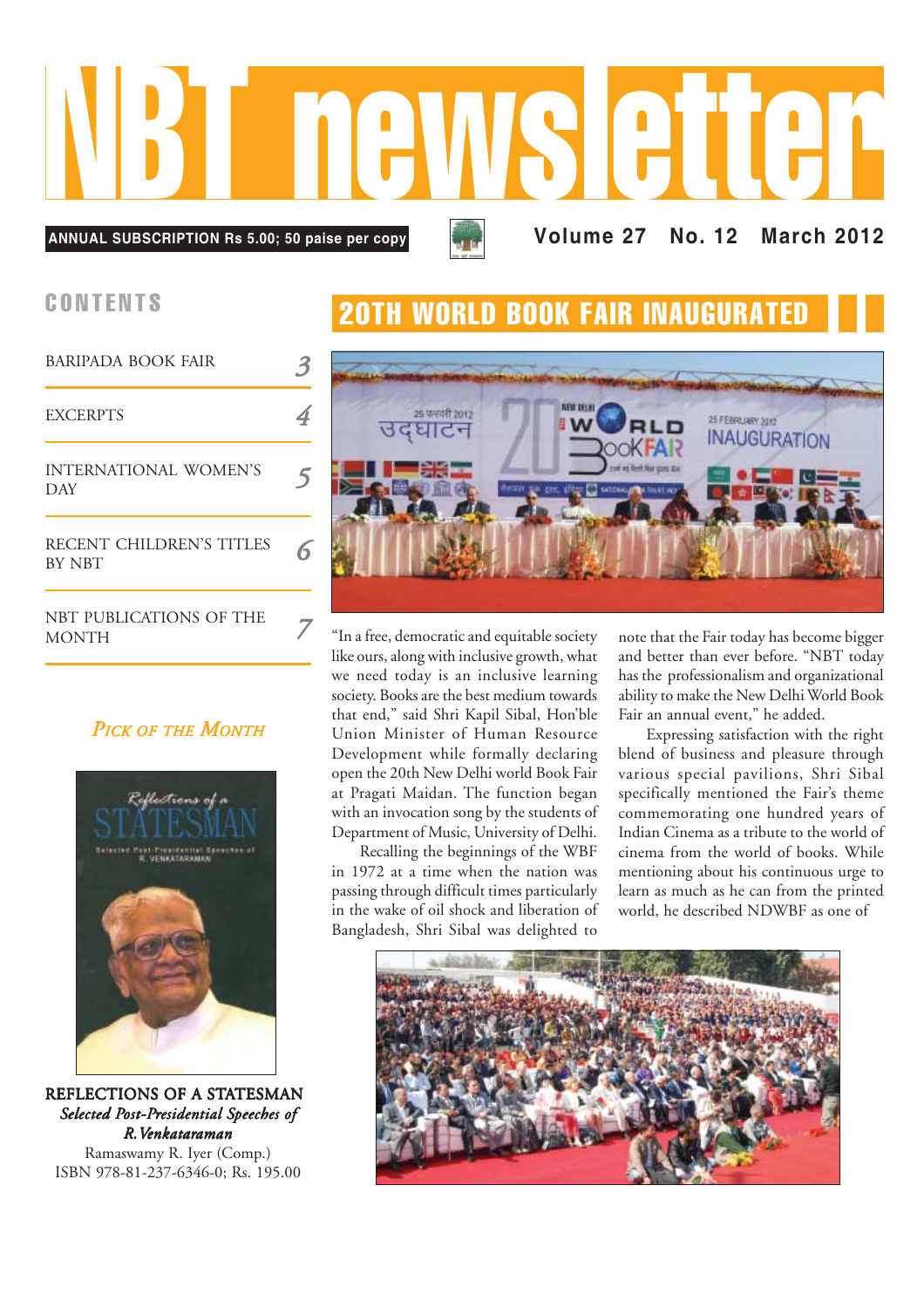

the unique events of its kinds throughout the world for its ability to fulfil the aspirations of both the general readers as well as the book trade.

Shri Kapil Sibal also released *Point of View : An Annotated Rights Catalogue of Books on Indian Cinema* and three books in Braille titled *Cinema of Satyajit Ray*, *Balraj My Brother* and *Dada Saheb Phalke* on the occasion.

Prof Manoj Das, in his address as the Guest of Honour, said, "At the background of a book fair, we see the monuments of human quest for light and delight for thousands of years. Here we hear the vibration of Socrates who used common sense for uncommon knowledge. We hear the words of wisdom from Marco Polo to Einstein, from Christ to Krishna, and from Vivekananda to Sri Aurobindo."

Referring to the developments in the production of the books, Prof. Das said, "When I see the progress made by technology in book production my heart goes out to Newton and Carlyle who lost their manuscripts forever, by Diamond, the dog, and a maid servant respectively. Sometimes I feel like going to the past and giving them a computer to preserve their manuscript in hard copy."



Exhorting people to undertake more and more translations between languages he invoked the biblical story of the Tower of Babel, "Translators are the people who are undoing the mischief done thousands of years back by demigods. Translators are the ones who transfer consciousness of one language into another language. I greet them and wish that their tribe increase very fast."

Taking the audience through the history of India's struggle for independence, Professor Mridula Mukherjee of Centre for Historical Studies, Jawaharlal Nehru University, said that many of the great leaders of the freedom movement were also great writers and scholars. "It was their writings on which the foundation of Indian nationalism was laid" she added.

Earlier, Prof Bipan Chandra, Chairman, NBT, welcomed the participants, dignitaries and guests present on the occasion.

Thanking the dignitaries, participants, other stakeholders and members of the media, Shri M.A. Sikandar, Director, NBT, expressed his gratitude to the Hon'ble Minister of HRD for encouraging NBT in its efforts towards promotion of books and reading habit in India.

On the occasion, Shri Kapil Sibal released a bunch of colourful balloons symbolising the spirit of freedom.

Shri Sudhir Malhotra, President, Federation of Indian Publishers, Shri Ramesh Mittal, Chairman, CAPEXIL, Shri Kailash Balani, President, The Federation of Publishers' & Booksellers' Association in India, Shri A.K. Sharma, General Secretary, Akhil Bhartiya Hindi Prakashak Sangh, Dr P.C. Bhanu, President, Association of Indian Publishers and Booksellers, Shri Kamal Arora, President, Federation of Educational Publishers in India and Shri Parmil Mittal, President, Delhi State Booksellers' & Publishers' Association were also present on the occasion.

About 1500 students from various schools of Delhi and NCR region and from various NGOs participated in the Book March from Children's Pavilion to the Hamsadwani Theatre in the sidelines of the inauguration of New Delhi World Book Fair. Organised by National Centre for Children's Literature (NCCL), the children were seen adorning the orange caps of 20th New Delhi World Book Fair carrying placards, posters and banners. Some of the slogans which attracted public attention were:

- BOOKS OPEN PATHWAYS TO A NEW WORLD
- READ FOR PLEASURE
- MAN IS KNOWN BY THE BOOKS HE READS
- THE GREATEST GIFT IS A PASSION FOR READING
- TODAY A READER TOMORROW A LEADER



# **2 NBT NEWSLETTER MARCH 2012**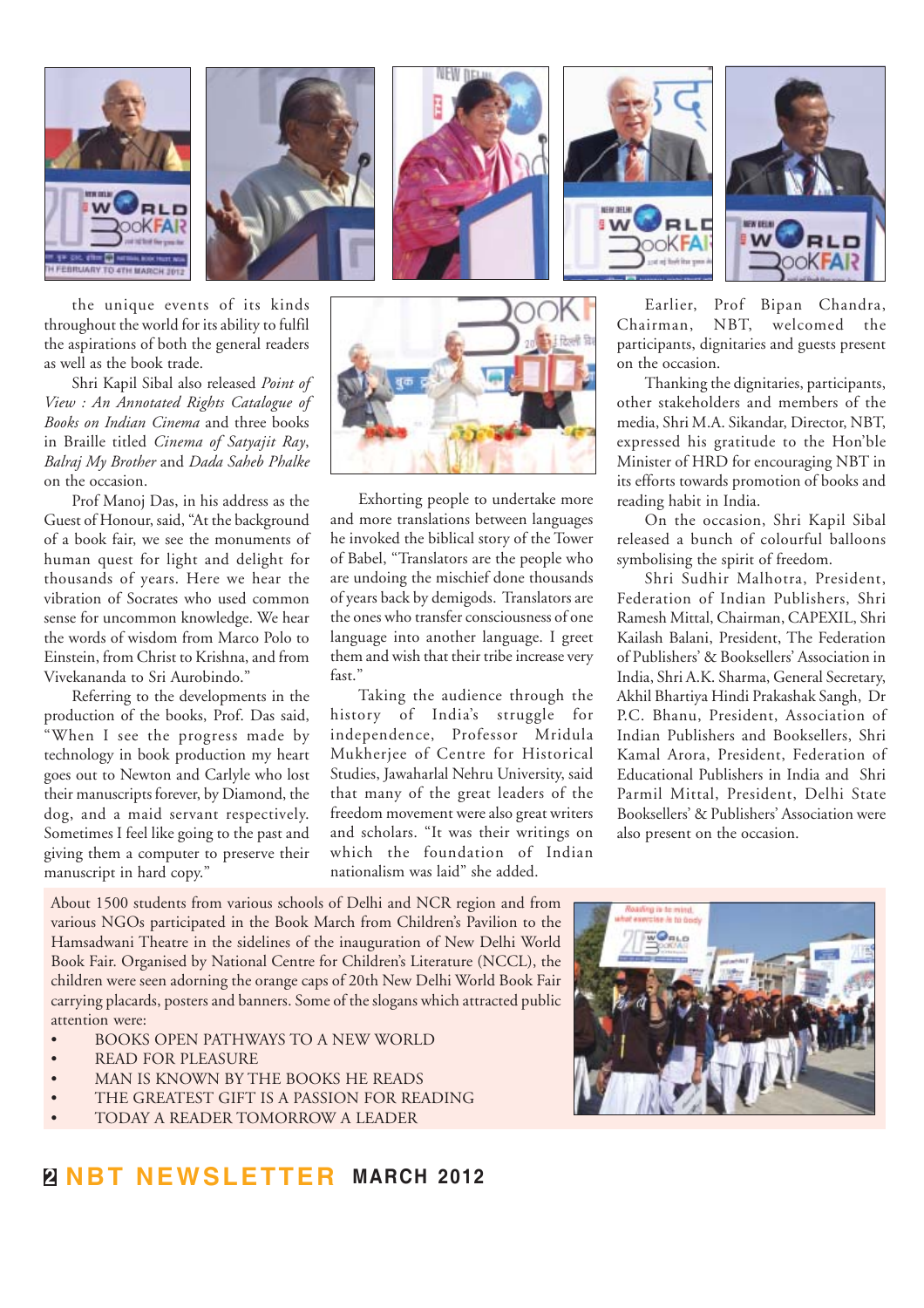# BARIPADA BOOK FAIR

A nine-day book fair organised by National Book Trust, India, in collaboration with District Administration, Mayurbhanj and Odisha Publishers and Booksellers' Association was inaugurated by Dr. Ramachandra Behera, the president of Odisha Sahitya Akademi on 17 December 2011 at Chhaupadia, Baripada. In his inaugural address Dr. Behera said, "Books exude a

unique charm. They can not only change the individual, but they can also transform the society at large." The meeting was presided over by Dr. Ratnakar Chaini, President, Utkal Sahitya Samaj. Addressing the audience as the Chief Guest of the evening Shri Adhyapak Biswarajan said, "Books are the greatest friends of mankind."

All the speakers unanimously appreciated the efforts of NBT in organising a book fair in a remote and tribal area like Mayurbhanj. Dr. Bijayanand Singh was present in the function as the compilor of the original Odia title *Odia Hasyagalpa* that was released on the occasion. The Odia translation of *Kamaleshwar kee Shrestha Kahaniyan* was also released in the function.

Several literary programmes were also organised during the Fair. On 19









Sukumar Azhikode, award-winning writer, scholar and probably the most influential Gandhian

intellectual in Kerala, passed away on 24 January 2012. Professor Azhikode had been fighting cancer

for nearly a year. He was the Chairman of National Book Trust, India from 1993 to 1996. An intellectual giant, a great humanist, a cultural guru, a committed secularist and a champion of human rights, Azhikode was honoured with several awards including Central and Kerla Sahitya Akademi Awards, prestigious Vayalar Award, etc.

### OBITUARY



Eminent Punjabi writer Kartar Singh Duggal passed away at the age of 94 on 26 January 2012.

As the Director of National Book Trust, India

from 1966 to 1973, he was responsible for starting many new series of books and their outreach programmes. To promote Indian publishing at an international platform, he organised NBT's first World Book fair in 1972 at Windsor Place, New Delhi.

A master story-teller, Duggal, was honoured with many major literary prizes including the Sahitya Akademi Award, Ghalib Award and the Padma Bhushan.

December, a discussion on the books released took place where Prof. Bijay Kumar Satpathy, Prof. Manoranjan Pradhan, Dr. Durga Prasanna Panda and Dr. Kabita Barick were the speakers and Prof. Baishnab Charan Samal presided.

At the Meet-the-Author programme, Noted Odia poet Prof. Soorindra Barik spoke on 'My Life My Poetry' followed by a lively interaction with the audience. Shri

Bijay Kumar Barik presided over the meeting.

On 23 December, Odia translation of *Dr. Baba Saheb Ambedkar*, published by NBT, was released and there was a discussion on the book by Dr. Brajamohan Mishra, Dr. Balaram Mishra, Prof. Shyam Sundar Acharya and Dr. Aurobindo Giri. Shri Brajanath Rath, well-known Odia poet and translator, presided over the meeting.

Many literary programmes were organised by literary organisations like Pujya Puja, Mayurbhanj Sahitya Parishad added charm to the evenings of the Fair.

At the valedictory function Dr. Pramod Tripathy, an eminent playwright and Shri Rabindra Kumar Nayak, District PRO, Mayurbhanj, joined as speakers.

Dr. Pramod Sar, Odia Editor at NBT, coordinated the Fair.



Prithviraj Monga, former editor with NBT, passed away on 19 February  $2012$ 

A well-known writer, Prithviraj Monga was a fine

editor, who built up a strong publishing profile of Hindi books at NBT. A collection of his short stories, *Prithviraj Monga Sankalit Kahaniyan* has been published by the Trust. A prolific children's writer, his other works include *Andhere Mein*, *Master Ji*, *Raksha Bandhan*. He was also a good translator and some of his translations include *Be Prepared*, *Chupa Rustam*, *Sabse Pyaaraa Kaon* and *Anandi ka Indradanush.*

**MARCH 2012 NBT NEWSLETTER 3**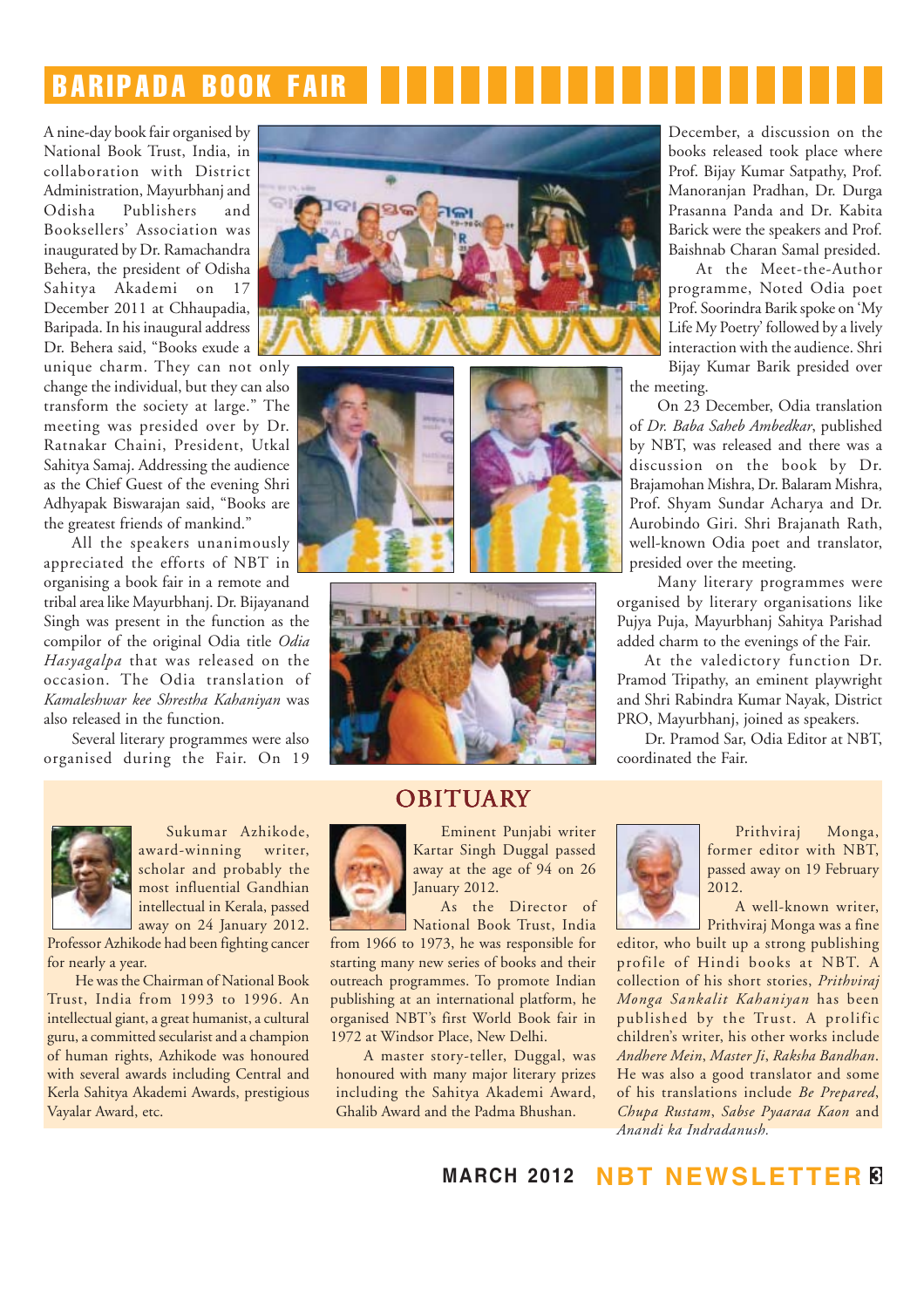

#### The Trust is publishing a biography of Rameshwari Nehru written by Kamlesh Mohan. Herein we reproduce an excerpt from a chapter 'Crusade for Women's Rights'. —*Editor*

Between 1909-1966, Rameshwari Nehru had graduated from her commitment to change of women's location in family, society and polity in uplift terms to the demand for equal rights for them as human beings. One of the salient features of her thinking and campaigns was the call for rectification of the 'faulty construction of society' and institution of a single moral standard of judging men and women for their behaviour and actions. In her view, existing double moral standard was responsible for many anti-woman social customs and practices, for example, *purdah*, early marriage, polygamy, *devdasi* system and commercialisation of sex. The second notable feature was the shift from her exclusive concern with women's problems and reform to broad concerns of social and national development and human relationships across narrow boundaries of caste, religion, race and gender.

The vital issue for consideration is the nature of her contribution to the ideology of woman's movement, its strategies and success or failure of its campaigns for securing political status for women as citizens. For this purpose, it is relevant to refer to Rameshwari Nehru's evaluation of the Indian women's movement. In her view, its major contribution was to enable women to shoulder full responsibility for the promotion of their own educational and social advancement. The women's movement, directed and guided by themselves, had facilitated coordination of hundreds of women's societies and activated them to agitate for the removal of wrongs and injustices perpetrated upon them. While acknowledging the role of a number of social and religious reform agencies, political and constructive work of the Congress, exposure to the outside world, spread of education and, last but not the least the spirit of the times to the emancipation of women, she highlighted

the contribution of All India Women's Conference to awakening of their sisters and change in their outlook especially of the backward classes. The desire for change gripped the *purdah-nashin* (veiled) Marwari women who showed a spirit of defiance by organising their procession leading it on horseback in 1940s. Rameshwari Nehru regarded this example as an evidence that how "the women's movement is penetrating into and transforming various strata of society" (Presidential Address to the Annual Session of All India Women's Conference in  $1940$ .

As one of the prominent members of



All India Women's Conference, she accelerated the pace of women's movement and gave it a difinite direction. At the collective level, the AIWC's organisational machinery was utilised for formulating authentic views on women's problems, consolidating and presenting their demands regarding suitable age of marriaged, right to vote and Hindu Law reform to the public and various official bodies. Rameshwari Nehru's work of creating 'spiritual family relationship' initiated through *Stree-Darpan* and Prayag Mahila Samiti, reached its culmination through the annual conference of the AIWC.

The task of cultivating minds of women in the middle classes, who found its agonising to adjust with their westerneducated husbands, had been geared to enable them to form their own opinions on social and national issues without being dogmatic. *Stree-Darpan* had provided such a forum for intellectual interaction. The AIWC had carried the mission forward through its annual conference of different branches and sub-branches, particularly, in small towns. In these meetings, women were urged to develop the habit of toleration of differences, appreciating each other's good point, and of working together. In Rameshwari Nehru's estimation, "it (AIWC) has given them their first lessons in democracy, which from the success achieved, seems to be more suited to the feminine temperament than to the masculine" (Presidential Address to the All India Annual Session of Women's Conference, 1940).

One of the salient features of Rameshwari Nehru's contribution to the Indian women's movement was the enlargement of the AIWC's goals and activities. On her initiative, removal of untouchability was placed on the agenda of the Conference's annual session in 1940. It was to be discussed and integrated with the long-term programme of the AIWC in the coming years. Another subject chosen for discussion and implementation was communal unity. In her view, its achievement "for our national advance is as fundamental as the removal of untouchability". Believing that both these problems had adverse effect on national unity, she urged the members of AIWC to take up the onerous task of removing these weaknesses. The major step for promoting communal amity was to enlist more Muslim women as members. Thus, Rameshwari Nehru enabled the AIWC to broaden its social base and bridge the gap between Hindus and Muslims....

Rameshwari Nehru's appeal to fight against social injustice and economic exploitation was her commitment to the amelioration of the living conditions of the deprived segments especially the rural poor and *Harijans*.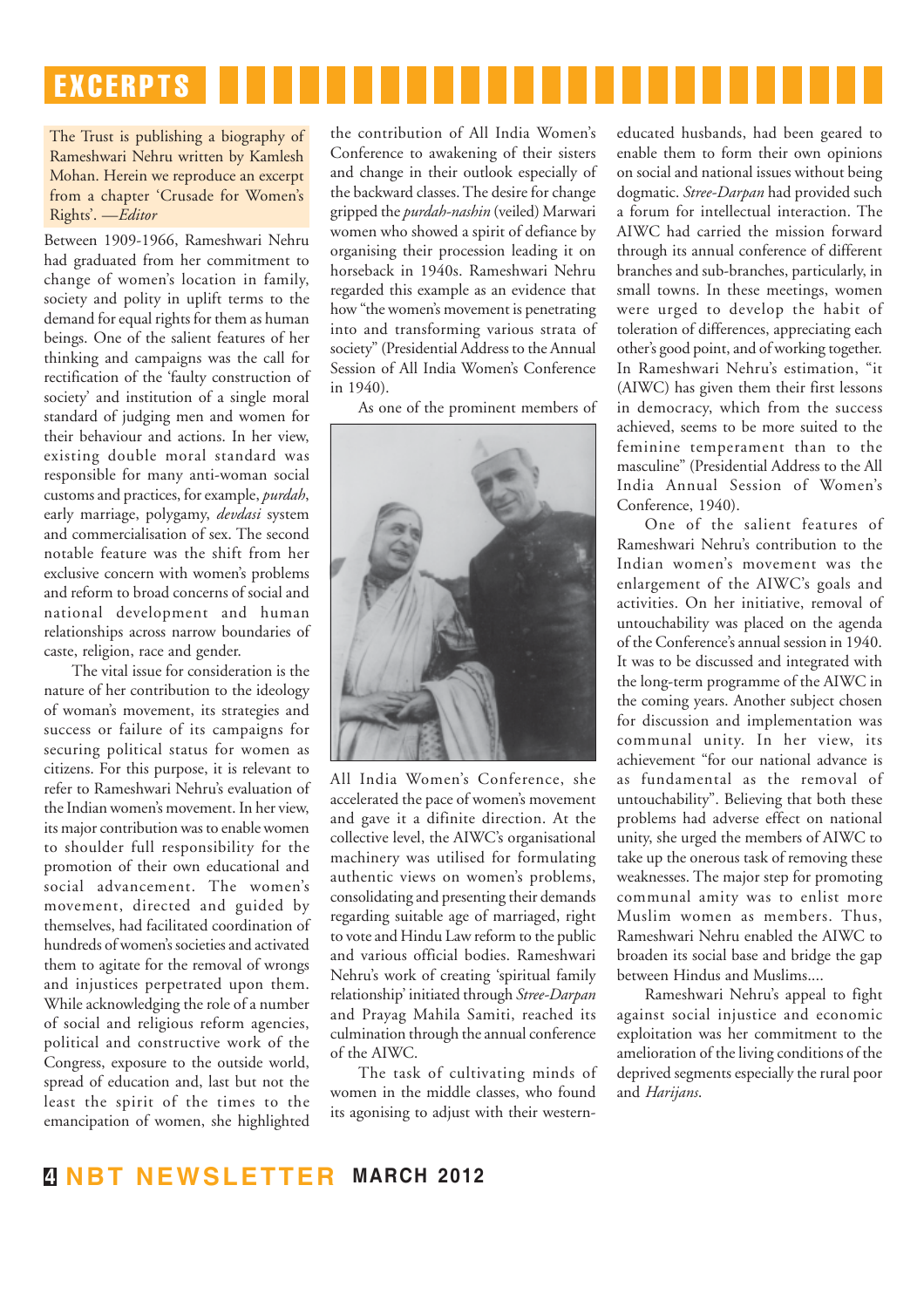# INTERNATIONAL WOMEN'S DAY

International Women's Day is celebrated on the 8th of March every year. It is a major day of global celebration of respect, appreciation and love towards women to a celebration for women's economic, political and social achievements. The year 2011 was celebrated as the centenary year of International Women's Day. Listed below are a few titles published by the Trust on women and on issues related to women.

#### REACHING WOMANHOOD

Tarala Nandekar & Medha Rajadhyaksha 130 pp; Rs 40.00

ISBN 978-81-237-2763-1

Provides answers to questions on transition of young girls into the adult world while stressing on the need for knowing about their body, their sexuality, their reproductive health and their rights and responsibilities.



#### SELF-CARE FOR WOMEN

Parul R Sheth 156 pp; Rs 50.00 ISBN 81-237-2804-2 Provides knowledge on the complex female body, its organs and systems, how they work and can be taken care of both externally and internally.

#### UNDERSTANDING ADOLESCENCE

Neerja Sharma 136 pp; Rs 45.00 ISBN 81-237-2766-6 The book describes the difficult transition<br>period between period childhood and adulthood, particularly the physical and sexual maturation, changes in emotions and personality, parentchild conflicts, identity



crisis, delinquency and other problems keeping in view the different socio-cultural environments.

#### WOMEN FARMERS OF INDIA

Maithreyi Krishnaraj & Aruna Kanchi 161 pp; Rs 45.00 (PB); Rs 250.00 (HB) ISBN 978-81-237-5319-5 (PB)

978-81-237-5320-1 (HB) The book is a significant study that brings to light the ever increasing role that women are playing in the agricultural and allied sectors in India, while the stake of the men folk has been dwindling day by day.



The book is likely to trigger a debate about 'the invisibility of women farmers' in India and the resultant social, economic, political and cultural complexities—the issues that have largely remained outside the mainstream intellectual discourse.

### WOMEN IN INDIAN SOCIETY

Neera Desai & Usha Thakkar 221 pp; Rs 60.00 ISBN 81-237-3677-0 Confined to women and women related issues, the

book makes a concerted effort to present the status of Indian women against the ever-changing social, economic, political and academic backgrounds.

#### WOMEN PIONEERS IN INDIA'S **RENAISSANCE**

*Sushila Nayar & Kamla Mankekar* (Eds.) 447 pp; Rs 115.00 ISBN 81-237-3766-1 renaissance which coincided with the rise and growth of Indian nationalism and its culmination in freedom for the country,



is singularly marked by the active role of a large number of women. Each of these women pioneers discussed in the book have, in their chosen mission, brought to it all the energy, mission and quality of service and sacrifice which lay within her.

#### WOMEN WHO DARED

Ritu Menon (Ed.) 282 pp; Rs 85.00 ISBN 978-81-237-3856-7

The present book records the contribution of a few representative women who have engineered the socio-cultural landscape of the country over the last fifty years. The readers will get a glimpse of the nation's own biography as it is



reflected in the lives of women through their brief cameo autobiography.

#### A QUEST FOR FREEDOM

Volga

188 pp; Rs 100.00 ISBN 81-237-3877-3 Aruna, the protagonist of the novel, is an educated, financially independent middle class woman in modern society. Suppressed at her parental home, she seeks her freedom in her eloped marriage with



Prakasam. However, Aruna soon becomes disillusioned. She has to relinquish her individuality. Her space and body become a casuality. One of the most controversial novels of its time, it for the first time offers a feminist perspective to Telugu literary discourse. A significant novel from modern Telugu literature written by a well-known writer and activist.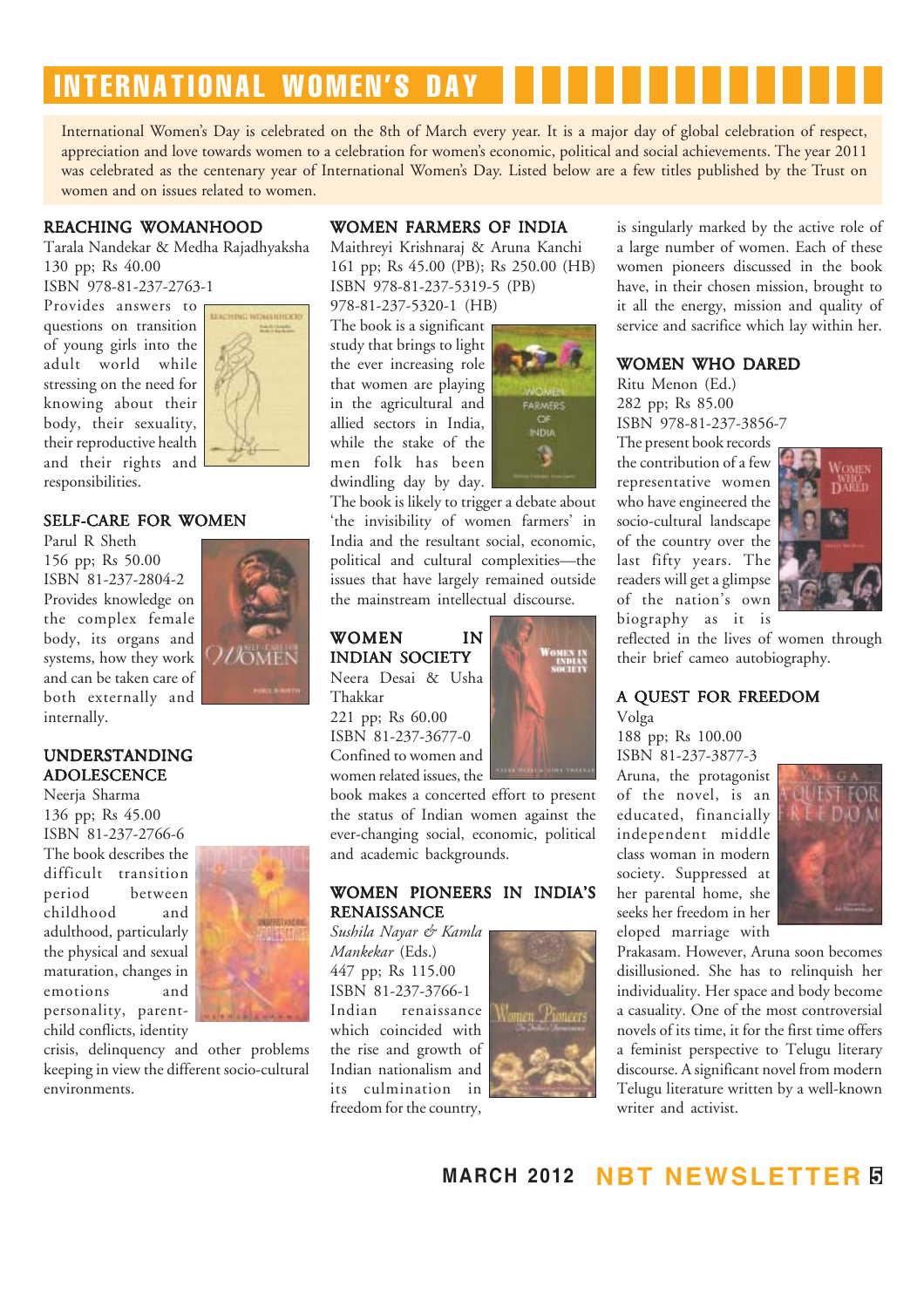# RECENT CHILDREN'S TILES BY NBT

### A Baby Hornbill

Learns to Fly Dilip K Barua 16 pp; Rs 25.00 This story very



scientifically tells the tale of a pair of hornbills. How they build their nest, breed and rear their young. Visuals are by Partha Sengupta. (Age-group 6-8) ISBN 978-81-237-6167-1

*Also publised in Asamiya and Hindi.*

#### A House of Bamboo

Neera Jain 16 pp; Rs 25.00 Small children usually feel secure in the familiar surroundings. This book prompts



them to be adventurous and promotes the spirit of exploring beyond. Visuals are by Debasish Deb. (Age-group 6-8) ISBN 978-81-237-6134-3 *Also published in Hindi and Punjabi*

#### An Ancient Tale from Andaman

Anvita Abbi 16 pp; Rs 25.00 The story is a creation of myth which talks about how human life began on Andaman



Island. An out of the ordinary tale narrated by Nao Jr., a tribesman, in Andamanese language. Eloquent illustrations by Partha Sengupta enliven the text. (Age-group 8- 10)

ISBN 978-81-237-6351-4

#### Colour Me Says Delhi: Colouring Book

of Rhymes Shashi Shetye 16 pp; Rs 25.00 Brought out on the occasion of the centenary year of Delhi, this book highlights certain features which are



integral to the city of Delhi in a very interesting manner. Both the concept and illustrations are by the author himself. (Age-group 8-10)

ISBN 978-81-237-6341-5 Granny's Day Out

#### Debashish Majumdar 16 pp; Rs 25.00 This is a hilarious tale about a Granny who decides to have fun.



It finally becomes too much to digest and she returns tired and famished. Visuals are by Ratnakar Singh. (Age-group 8-10) ISBN 978-81-237-6196-1

#### Ravan

Anjani Sharma 16 pp; Rs 25.00 Originally written in Hindi, this story is about making of effigy of Ravan for



the festival of Dussehra. Illustrations are by Mistunee Chowdhury.

(Age-group 8-10)

ISBN 978-81-237-6248-7

#### Red and Blue Pencils: The Same But Not the Same ICLC

16 pp; Rs 25.00

This beautiful story tells the different lives and

experiences of two pencils—Red and Blue—which they share when they meet at the end. Illustrations are by Mistunee Chowdhury. (Age-group 6-8)

ISBN 978-81-237-6375-0

#### Sheebu-the Sheep

Neetu Sharma 12pp; Rs 25.00 This story is about a sheep who loses her bell and how the fire flies help her search for it in the dark.

Illustrations by Partha Sengupta elucidate the text.

(Age-group 8-10) ISBN 978-81-237-6365-1

#### Tit for Tat

Kengsam Kenglang

12 pp Rs 25.00

An interesting tale about four dogs and how the inherent wilderness of one surfaces when he tries to



act smart with his peerage. To be eventually defeated by an even smarter bear. Delightful visuals by Durlabh Bhattacharya add colour to the text. (Age-group 6-8) ISBN 978-81-237-6376-7 *Also published in Asamiya and Hindi.*

### Torn Quilt Tales

Amarendra Chakravarty 64 pp; Rs 65.00 A collection of five enchanting tales for children with colourful illustrations by Surojit Bhattacharya. (Age-group 12-14)



ISBN 978-81-237-6200-5

#### Uncle Moon Forgets Counting

Sanjeev Jaiswal 'Sanjay' 32 pp; Rs 40.00 This is an interesting fantasy

tale which entertains and promotes the importance of number counting. (Agegroup 6-8)



ISBN 978-81-237-6199-2 *Also published in Hindi, Odia, Punjabi and Telugu.*

# What Happened?

Jagdish Joshi 24 pp; Rs 30.00 There is commotion amongst the inhabitants of a tree as a monkey suddenly



falls down. As they look around, they discover their tree lying upside down. An interesting story on conservation of trees with visuals by the author himself. (Agegroup 8-10)

ISBN 978-81-237-6182-4 *Also published in Hindi and Punjabi.*

Why? *Meenakshi Swami* 20 pp; Rs 25.00 This story is about an inquisitive child who floods his mother with



a foray of questions, like why don't the trees run, why we can't fly, etc. (Agegroup 6-8)

ISBN 978-81-237-6024-7 *Also published in Hindi and Telugu.*

# **6 NBT NEWSLETTER MARCH 2012**





Sheehu the Sheep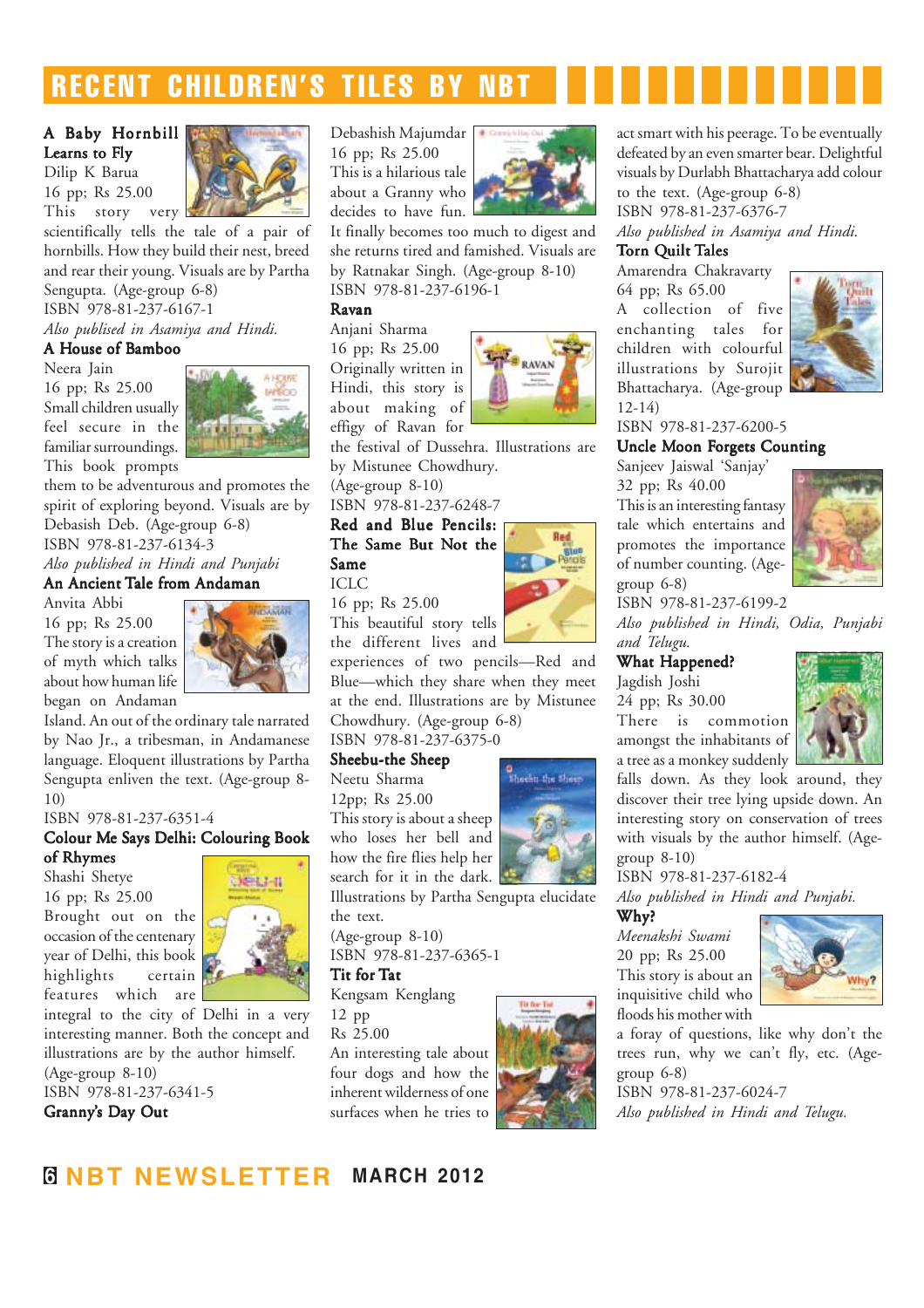# NBT PUBLICATIONS OF THE MONTH

#### Back to Nature

B K Trehan & Indu Trehan ISBN 978-81-237-6381-1; Rs. 105.00 Our highly consumptive lifestyle is putting tremendous pressure on the natural resources. The reckless economic development is poisoning the air we breathe, the water we drink and the soil



we live on Besides the oceans are becoming acidic, the mountains garbage dumps and the felling of trees leading to environmental disaster! The turbo lag between the pace of growing global hunger and we

finding alternatives has led us to tipping point of global warming where our very survival on the planet is being jeopardised. It is time we go back to Nature and think to do things differently. This does not mean that we annihilate the progress made and literally start living like pre-historic man, but change our lifestyle to make it simple and socially viable. This book tells us how to make this happen.

#### Modern Temples of India

Radha Kant Bharati

ISBN 978-81-237-6335-4; Rs. 90.00 India is said to rank third in the world in dam building. The purpose of these dams chiefly has been to keep the floods in



control as also to ensure proper water supply and generate hydroelectric power. These dams have also been called 'Modern Temples of India'. The present book is a detailed study of major embankments and its contribution

to the progress of the country in general and the welfare of those living in neighbouring regions in particular. The last chapter however discusses the controversies surrounding these dams and their social, economic and environmental ill effects.

#### **Primer on Sustaining Agrobiodiversity** for Food Security

P.S. Ramakrishnan ISBN 978-81-237-6362-0; Rs. 60.00 To the scientific community, agrobiodiversity implies crop diversity at the species level and arising there from is



the sub-specific level biodiversity often referred to as crop cultivars. Traditional farmers, on the basis of their intuitive experience in managing traditional systems, do selective weeding leaving a certain weed biomass

on the plot, which play a nutrient conservation role within the system. A wide range of traditional agricultural typologies are still available in the tropical world, all sustained largely by traditional farming communities. Therefore it is time to ensure dynamic conservation of this rich heritage with concerns for enhanced food security for all sections of the society, but with special emphasis on 'traditional societies' who are the largest custodians of agrobiodiversity.

Part of a series of primers on biodiversity, this volume discusses designing sustainable pathways for sustainable agriculture for ensuring future food security for all.

#### *Primer on* Forest Biodiversity

P. S. Ramakrishnan

ISBN 978-81-237-6301-9; Rs. 65.00

India has a rich cultural/spiritual tradition of valuing forests, and sustainable use of forests for livelihood needs, an expression of which is still prevalent in the remote forested regions of the country where traditional societies live. However, with a variety of external pressures leading to largescale deforestation and land degradation, much of what is left with us now are extensive secondary forest formations. This



is the context of a two-pronged approach wherein foresters' sylvicultural knowledge has to be appropriately blended with traditional ecological knowledge (TEK) available with the forest dwellers to

have site-specific 'hybrid technologies' for forest biodiversity conservation.

Part of a series of primers on biodiversity, this volume emphasizes upon ecological, social, economic and cultural dimensions of forestry, taking a trans-disciplinary approach towards forest biodiversity conservation and linked sustainable forest management. In this, India has had a pioneering role to play, both through the scientific leadership provided as well as promotional activities largely through nongovernmental activism.

#### Groundwater Resources of India

Subhajyoti Das ISBN 978-81-237-6355-2; Rs. 110.00

Realisation of the growing importance and role of groundwater development in India,



to meet the ever increasing demand for drinking water and from industries and irrigation sector, has prompted publication of this book covering various aspects of groundwater. It is a compilation and

synthesis of voluminous information, lying scattered in various departmental publications, books, seminar proceedings, reports, articles etc. It gives a concise overview of groundwater occurrence, development, conservation, management and related issues in India and argues strongly the importance of conservation of groundwater.